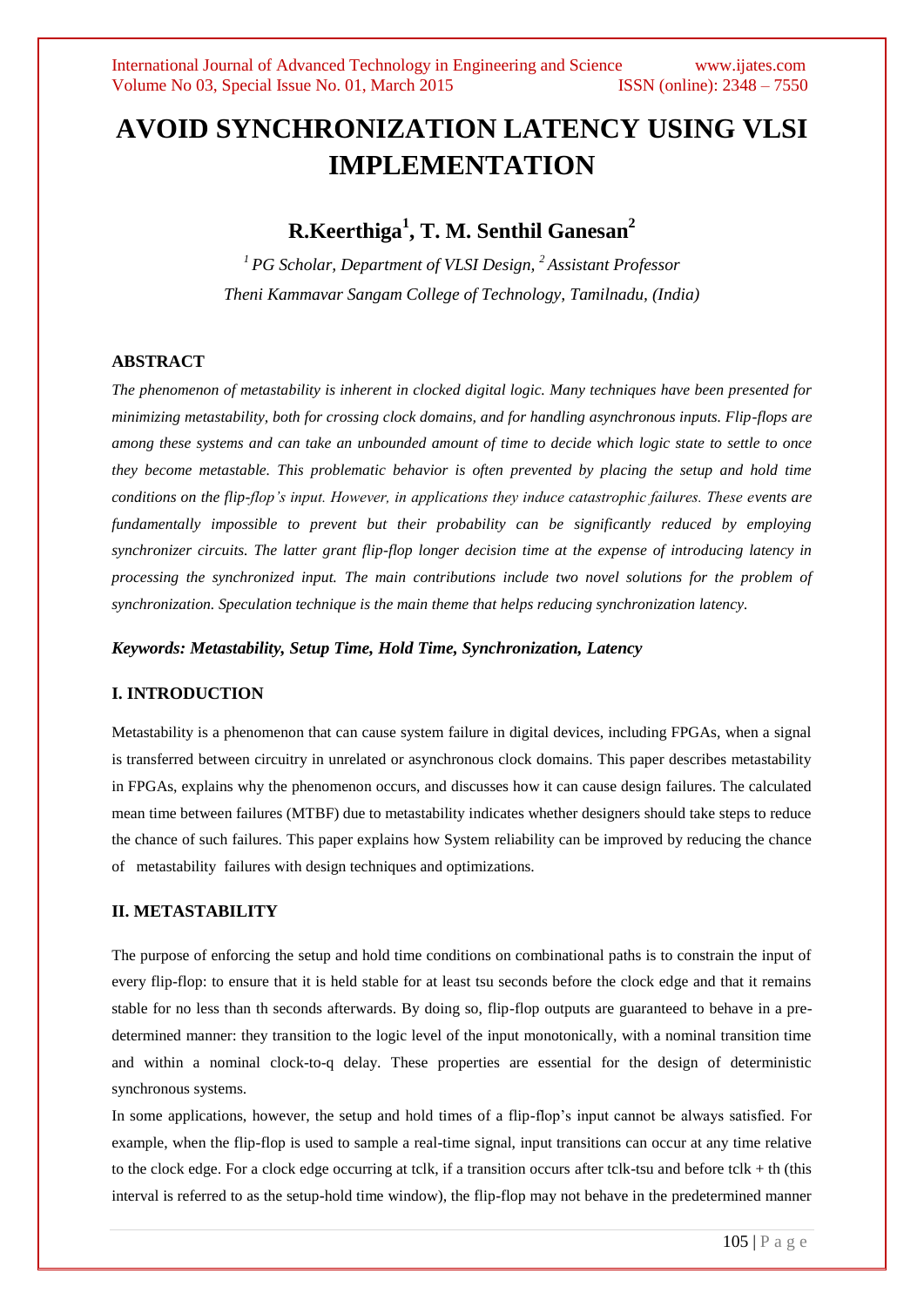described above. In other words, it may transition or not transition at all, it may transition after a long delay with a longer rise/fall time or it may produce multiple output transitions (behave non-monotonically).

Historically, flip-flops were not known to behave in this manner in the early days following their invention. It was believed that a flip-flop whose setup and hold time conditions were violated will either succeed or fail to capture the logic value of the input. The impact of these violations on the delay, transition time and monotonicity of the flip-flop output had not been foreseen. In consequence, multiple early synchronous computers which have included unconstrained flip-flops exhibited mysterious failures whose root cause was not identified until the first mathematical analysis of the problem was published in 1952. The anomalous behavior of unconstrained flip-flops was attributed to metastability: a pseudo-stable state in which a bistable element is neither logic high nor low but somewhere in between.

The duration of the metastable condition is a probabilistic phenomenon, and therefore there is no guaranteed maximum time. One can't build a bistable device such as a flip-flop that cannot go metastable. Metastability can appear as a flip-flop that switches late or doesn't switch at all. It can present a brief pulse at a flip-flop output (called a runt pulse) or cause flip-flop output oscillations. Any of these conditions can cause system failures.

For a simple CMOS latch, valid data must be present on the input for a specified period of time before the clock signal arrives (setup time) and must remain valid for a specified period of time after the clock transition (hold time) to assure that the output functions predictably. This leaves a small window of time with respect to the clock  $(t\ 0)$  during which the data is not allowed to change. If a data edge occurs within this aperture, the output may go to an intermediate level and remain there for an indefinite amount of time before resolving itself either high or low.



#### **Fig. 2.1 Metastability Trigger**

This metastable event can cause a failure only if the output has not resolved itself by the time that it must be valid for use (for example, as an input to another stage); therefore, the amount of resolve time allowed a device plays a large role in calculating its failure rate. Whenever there is any such violation, the output voltage is anywhere between a logic high and a logic zero. In such a condition the flip-flop takes additional time to settle to a stable output. And this stable output depends upon the process technology, manufacture and environment conditions that may force the output to go to a particular value. There is no way that the final state can be predicted.

This operation is analogous to a ball rolling over a hill. Each side of the hill represents a stable state, and the top of the hill represents the metastable state. Just as the slightest air current would eventually cause a ball on the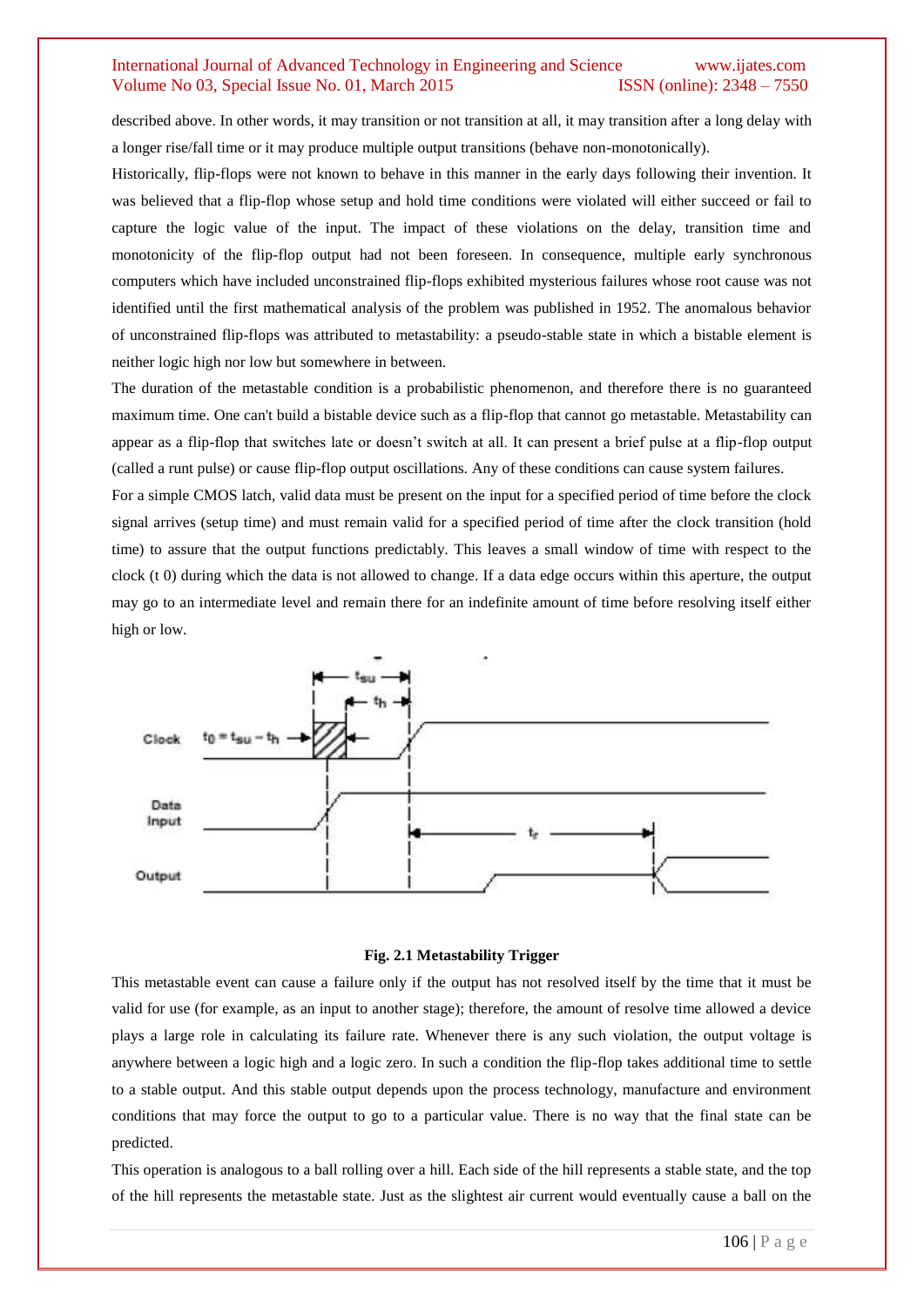illustrated hill to roll down one side or the other, thermal and induced noise will jostle the state of the flip-flop causing it to move from the quasi-stable state into either the logic 0 or logic 1state. Hence, the output is random. In any case the CP-Q delay of the f/f is increased. The extra delay may be ten or twenty times longer than the normal Clk-Q delay. This extra time is called the metastable resolution time. However, metastability may not always result in unpredictable output. If provided sufficient time with proper excitation, the frequency to frequency can in fact settle to a stable state.

Metastable events are associated with data transitions occurring close to the active edge of the clock. Because a timing violation has occurred, the flip-flop will exhibit erratic behavior. The erratic behavior manifests itself in the form of an extended propagation delay with an unpredictable resolution of the Q output (of f/f). This metastable event can cause a failure only if the output has not resolved itself by the time that it must be valid for use therefore, the amount of resolve time allowed for a device plays a large role in calculating its failure rate.

#### **2.1 Scenarios of Metastability Occurance**

Whenever setup and hold violation time occurs, metastability occurs, so it is to be seen when this signal violates this timing requirement.

- When the input signal is an asynchronous signal.
- When the clock skew is more (rise time and fall time is more than the tolerable Values).
- When interfacing two domains operating at two different frequency.
- When the combinational delay is such way that, it changes flip-flop's input in the required window (setup  $+$ hold window)

#### **2.2 Metastability Measurement**

In order to define the metastability characteristics of a device, 3 things must be known

- Possible sequence that the device will enter a metastable state
- Period of device remain in that state
- Measured propagation delay of the device.

#### **2.3 Methods to Avoid Metastability**

- Synchronize any asynchronous input through one path that has at least one and preferably two flip-flops in series.
- The flip-flops should be running on the same edge of your system clock as the rest of the circuit. This will limit the area of potential problems to one path instead of several.
- Use buffered flip-flops, or un-buffered flip-flops with minimum load.
- Ensure that setup time of the destination flip-flop is met. This will avoid the creation of metastable conditions inside the circuit and minimize the propagation of any should they occur
- Use metastability hardened Flip-flops.

#### **III. METHOS TO AVOID SYNCHRONIZATION LATENCY**

#### **3.1 SPECULATION**

An alternative strategy to mitigate synchronization latency is to use redundant hardware to perform speculative computations during synchronization cycles. This "hides" synchronization latency by overlapping it with an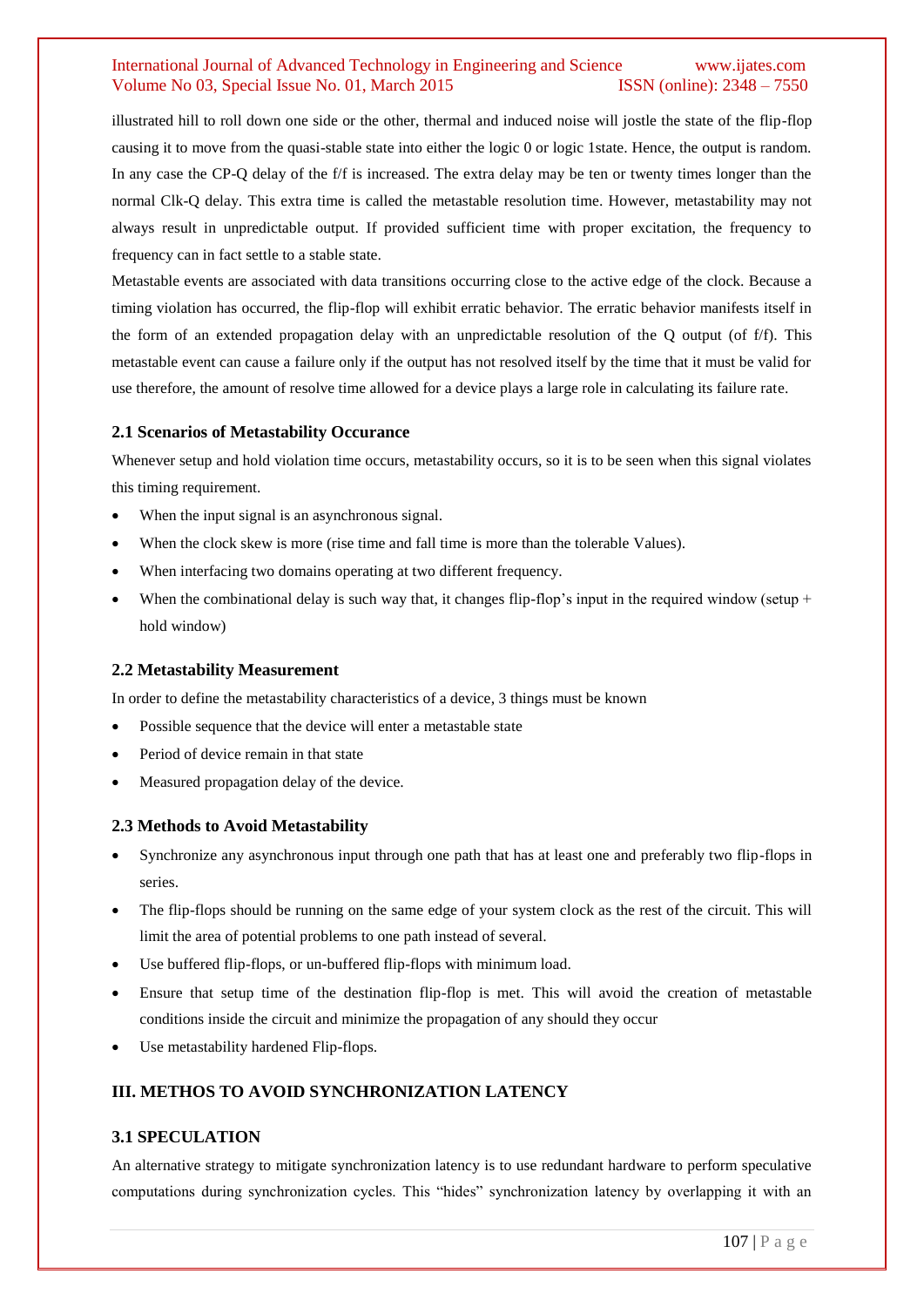equivalent number of computation cycles. If computing an output based on an asynchronous input requires n synchronization cycles and m computation cycles, this method yields a processing time of max(m, n) cycles as opposed to  $m + n$  for conventional synchronization. This reduces the total latency to tb + T \_ max(m, n) where tb is the bundling delay. Metastable states occur relatively rarely compared to handshake requests and that incurring two cycles to synchronize each individual handshake is thus unwarranted. Their scheme involves using a single flip-flop k as a synchronizer and speculating that it does not become metastable. A detector circuit can then reliably identify, n cycles later, whether k has actually become metastable. If this was the case, each register in the synchronous block is restored to a backup copy which is kept in an n-level stack. Using this form of speculation, the latency of processing the asynchronous request is reduced to a single cycle only (plus tb). The cost is that each register needs to be duplicated n times.

#### **3.1.1 Advantages**

- Approach is entirely architectural and does not target the synchronization process itself.
- It does not rely on any assumptions about the relationship between the communicating clocks.
- It does not require fast metastability-resolving flip-flops.
- Trading reliability and low-latency with duplicated hardware will be an increasingly-affordable option in future technologies because of the continuous growth of available design area

### **3.2 Datapath Unfolding**

Speculation is the use of either time or resource redundancy to perform potentially useful work. Modern digital systems employ speculation at different abstraction levels. For example, memory management speculatively populates cache hierarchies with pre-fetched data to reduce the impact of slow memory access on processing speed. Also, processors that use branch prediction execute the instructions following branches speculatively to increase throughput. This is because restoring the state of a pipeline in the case of un-speculation is trivial. For example, when a branch condition in a pipelined processor is evaluated, invalid instructions in the fetch and decode stages can be discarded by flushing these stages. On the other hand, speculative computations cannot be "reversed" in a similarly straight-forward manner in non-pipelined systems. This is because non-pipelined systems have loop dependencies (i.e. feedback paths) such as the one represented by the expression  $x + 1$ . The existence of loop dependencies can corrupt the system state in the case of un-speculation (pipelined systems are free from such dependencies by definition). Nevertheless, arbitrary designs can be converted into functionally equivalent pipelines by unfolding. Although pipelining a design by unfolding is used primarily to increase throughput, it can also be used to perform speculative computations during synchronization cycles. To demonstrate how, consider the generic synchronous module. The module is represented by a Moore machine consisting of the state register R, the combinational block C and the asynchronous port [req, d, ack]. To maintain reliability, two flip-flops are added to synchronize req. The latency introduced by this chain can be "hidden" by speculatively computing what the machine state would have been if req changed two cycles earlier.

## **IV. PROPOSED METHOD**

#### **4.1 Sequenced Latching**

A novel technique to latch data reliably during synchronization cycles is the technique of Sequenced Latching. In short, a synchronizer is used as a state machine to sequence a series of latching operations. The synchronizer is constrained such that its state does not change when a latching operation fails. Therefore, any failed latching attempts are automatically retried in the subsequent cycles.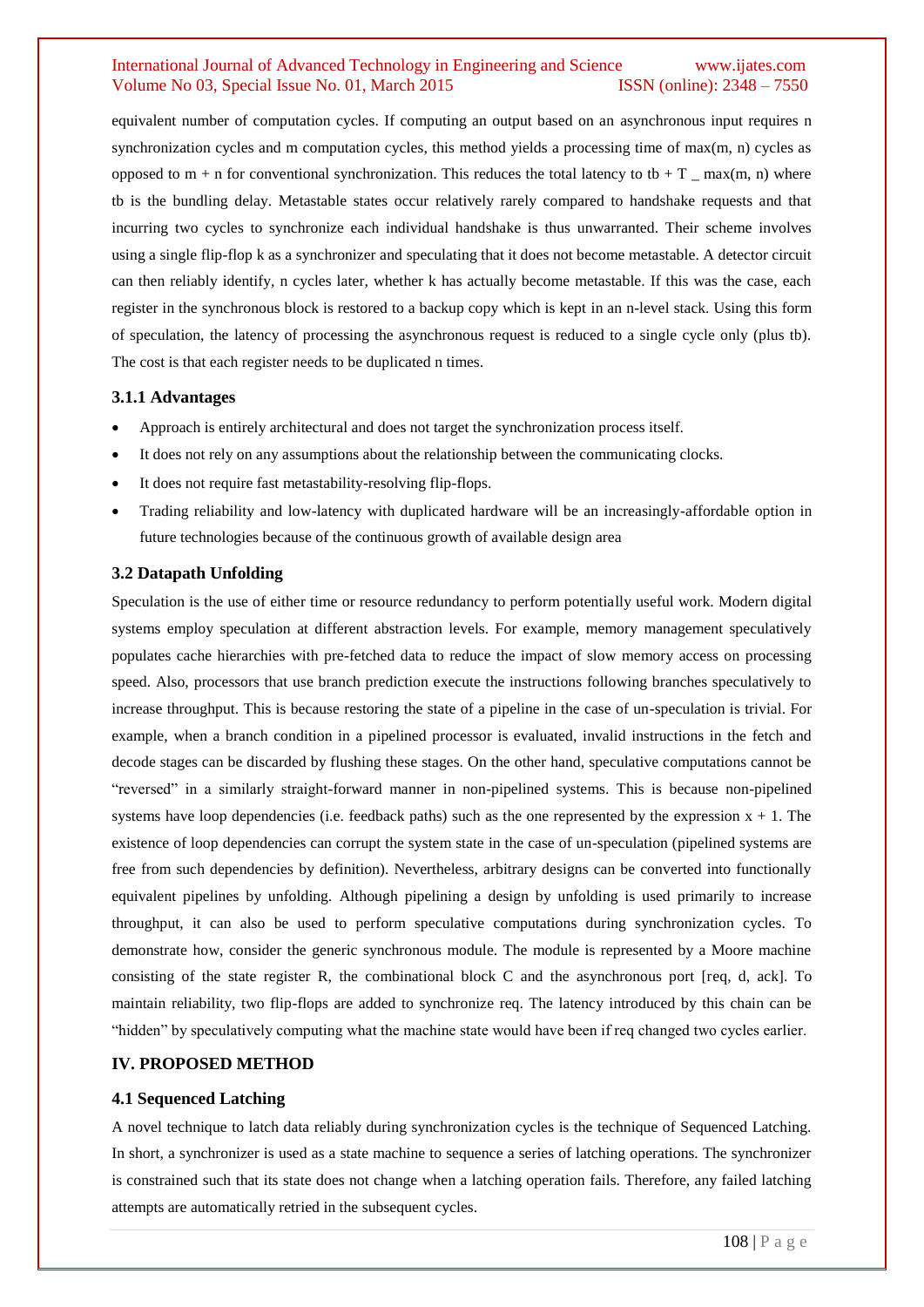# **V. COMPARISON OF SPECULATIVE TECHNIQUES**

In Speculative Synchronization, method uses a single flip-flop k to synchronize the asynchronous handshake and a detector to reliably identify. When a metastable state is identified, the machine is restored to a previous correct state. This approach can be summarized as "assume, execute, verify then correct if necessary".

In Data path unfolding, additional instances of the entire machine are used to speculatively compute the machine states following the arrival of data. The assumption used here is that the value of the asynchronous data bus was valid n cycles earlier. This approach can be summarized as "assume, verify then execute".

**In Sequenced Latching,** unlike the other two speculative methods, sequenced latching makes an individual assumption on each synchronization cycle. The assumption is that the transition of the synchronizer flip-flop Si is captured by its successor Si+1. The delays between the synchronizer flip-flops and the sequenced pipeline stages are constrained such that data moves through the pipeline safely when this assumption holds.

|                                  | <b>Hardware Duplication Costs</b> |            |            |            |                  |                           |              |
|----------------------------------|-----------------------------------|------------|------------|------------|------------------|---------------------------|--------------|
| Method                           | Combinational                     |            | Sequential |            | <b>MTBF Cost</b> | Misspeculation<br>Penalty | Latency      |
|                                  | Area                              | Power      | Area       | Power      |                  |                           |              |
| Datapath unfolding [21]          | O(n)                              | O(n)       | O(n)       | O(n)       | $\boldsymbol{0}$ | 0                         | 0            |
| Speculative synchronisation [31] | $\boldsymbol{0}$                  | $\theta$   | O(n)       | O(n)       | $\boldsymbol{0}$ | $n$ cycles                | $1~2$ cycles |
| Sequenced latching               | O(1)                              | negligible | O(1)       | negligible | small            | $\boldsymbol{0}$          | 0            |

#### Fig 5.1 Comparison Table

# **VI. CONCLUSION**

The growing number of asynchronously-clocked cores in modern systems means that the negative performance impact of clock domain crossing latency is likely to increase. Two novel architectural solutions (data path unfolding and sequenced latching) that are free from these limitation are proposed. The proposed methods leverage hardware duplication to speculatively compute the first few system states following a change in the asynchronous input. This allows a system to hide synchronization latency by overlapping it with the computation of the first few data-dependent states. The simulation results shows that metastability occurrence can be detected and based on the count the occurrence can be reduced which helps in reducing synchronization latency. The future work can be extended to work on the clock domain interface performing adaptive synchronization.

# **REFERENCES**

[1]. Baghini, M., and Desai, M., "Impact of technology scaling on metastability performance of CMOS synchronizing latches," in Proc. 7th Asia South Pacific, 15th Int. Conf. VLSI Design. Proc., Design Autom. Conf., Jan. 2002, pp. 317–322.